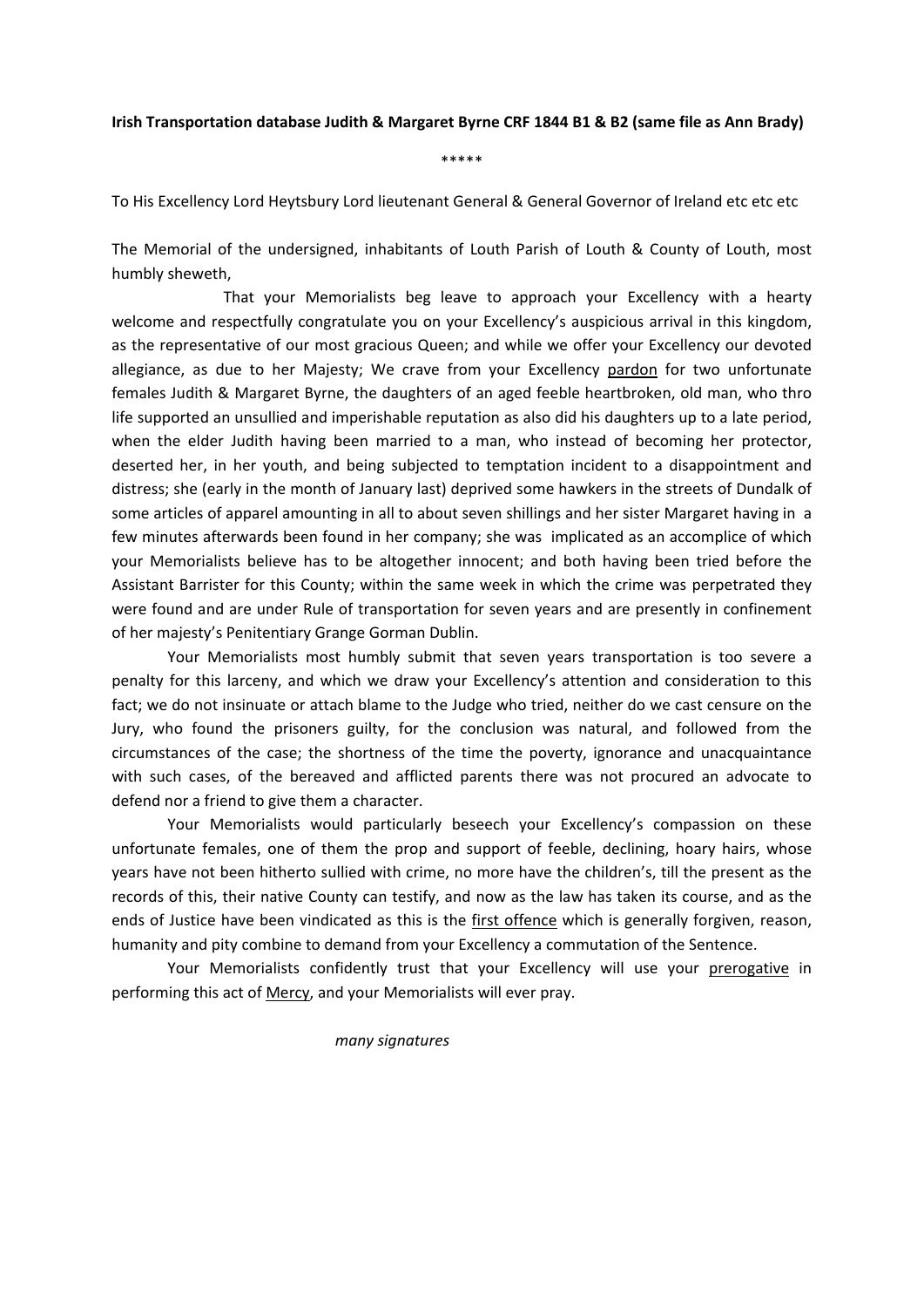6 [Lo..... G.......] 25<sup>th</sup> January 1844

Sir,

In reply to your letter of the  $23<sup>rd</sup>$  Inst I have the honor to state, that Judith and Margaret Byrne were tried for larceny on four different indictments and convicted on all at the last sessions of Dundalk. The Particulars are as follows –

John Hughes deposed that he was selling shoes in the open market place at Dundalk – that he had 13 pairs. Both prisoners came to him as if to buy they shuffled thro them and went away. Suspecting something he counted them again and found he had but 12 pairs they returned again. Judith had a bundle which he examined and found his pair of shoes in it. Both said they would give him the pair if he should let them go. He gave the prisoners with [the pair?] and the Bundle to the police. The prisoners were found Guilty of the charge. The Bundle had several other articles belonging to three different persons who identified them as their property and stated they were taken on the day the prisoners were arrested. The Prisoners were tried for each of these offences and found guilty.

Tho' I sought information as to their characters I did not obtain any, and believing from the number of thefts committed by them on one day, that they were practised offenders. I thought transportation for 7 years not more than an adequate punishment.

I must, however, state that if the circumstances contained in the Memorial were made known to the court, the punishment would not have been so severe particularly in the case of Margaret Byrne.

 I have the Honor to be Sir Your very obd<sup>t</sup> humble servant Michael O'Shaughnessy

\*\*\*\*\*\*

*Stamped Chief Secretary's Office Dublin 44 APR Mr Connor written up the side*

## Sir,

About three weeks since a memorial signed by the Rev<sup>d</sup> P. P. [H......] Clark RC E by myself and a number of the most respectable landholders in this Parish was addressed to the Lord Lieutenant praying for his Excellency to commute the sentence passed on Judith and Margaret Byrne, who were convicted & sentenced to seven years transportation, by allowing them to proceed as free emigrants to Australia with their parents & brother and sister together with the husband of Judith and his sisters all whom (and with the exception of the parents they are young healthy active & industrious) pledge themselves to accompany them,‐ I would feel obliged, if, at your leisure, you would inform me, if this Memorial have been laid before his Excellency & what may be his pleasure thereon. If his Excellency have not yet taken into his consideration the prayer of the said memorial I would thank you to inform his Excellency that the parents, though arrived at the age of fifty five, are still hale and active, that the husband of Judith is a blacksmith a handy & skilful workman and that all have borne and still bear an excellent character – As Byrne & his family wish to be with some of their neighbours who intend to leave this in May for Australia and as Mr John Bessan, (Agent for